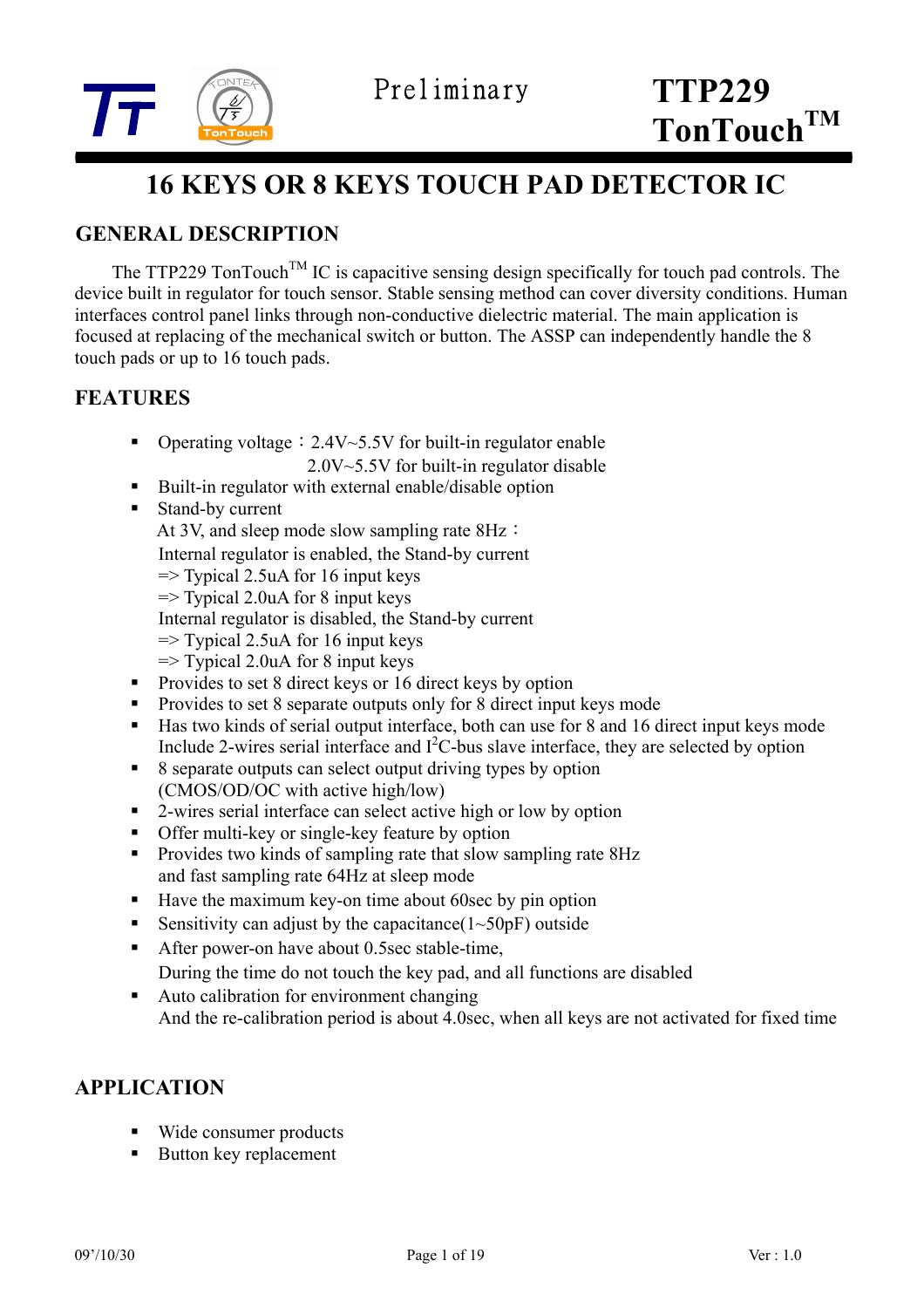

## **BLOCK DIAGRAM**



**PACKAGE CONFIGURATION**

| TTP229 SSOP-48 |                      |                     |   |  |  |  |  |  |
|----------------|----------------------|---------------------|---|--|--|--|--|--|
|                |                      |                     |   |  |  |  |  |  |
| ſ,             | 1                    | 48                  | Ð |  |  |  |  |  |
| G              | 2                    | 47                  | Ð |  |  |  |  |  |
| G              | 3                    | REGEN 46            | Ð |  |  |  |  |  |
| G              | 4                    | <b>VSS45</b>        | Ð |  |  |  |  |  |
| G              | 5<br><b>SLPSENA</b>  | ENSLP44             | Ð |  |  |  |  |  |
| G              | TP <sub>3</sub><br>6 | VREG43              | Đ |  |  |  |  |  |
| G              | 7                    | 42                  | Ð |  |  |  |  |  |
| G              | 8<br>TP <sub>2</sub> | VDD 41              | Ð |  |  |  |  |  |
| G              | 9<br>SENADJ0         | 40                  | Đ |  |  |  |  |  |
| G              | 10 TP1               | TP4 39              | Ð |  |  |  |  |  |
| G              | 11 TP0               | <b>TP538</b>        | Ð |  |  |  |  |  |
| o              | 12 TP15              | SENADJ137           | Ð |  |  |  |  |  |
| G              | 13 TP14              | TP636               | Ð |  |  |  |  |  |
| G              | 14 SENADJ3           | TP735               | Đ |  |  |  |  |  |
| G-             | 15                   | SLSERT 34           | Ð |  |  |  |  |  |
| G              | 16 TP13              | A033                | Ð |  |  |  |  |  |
| G-             | 17                   | A132                | Ð |  |  |  |  |  |
| G              | 18 TP12              | A231                | Ð |  |  |  |  |  |
| G.             | 19                   | 30                  | Ð |  |  |  |  |  |
| G              | 20 SDA               | TEST <sub>29</sub>  | Ð |  |  |  |  |  |
| G              | 21 SDO               | TP8 28              | Ð |  |  |  |  |  |
| G              | 22 SCL               | TP9 27              | Ð |  |  |  |  |  |
| G              |                      | 23SLPSENB SENADJ226 | Ð |  |  |  |  |  |
| Ġ              | 24 TP11              | TP1025              | Ð |  |  |  |  |  |
|                |                      |                     |   |  |  |  |  |  |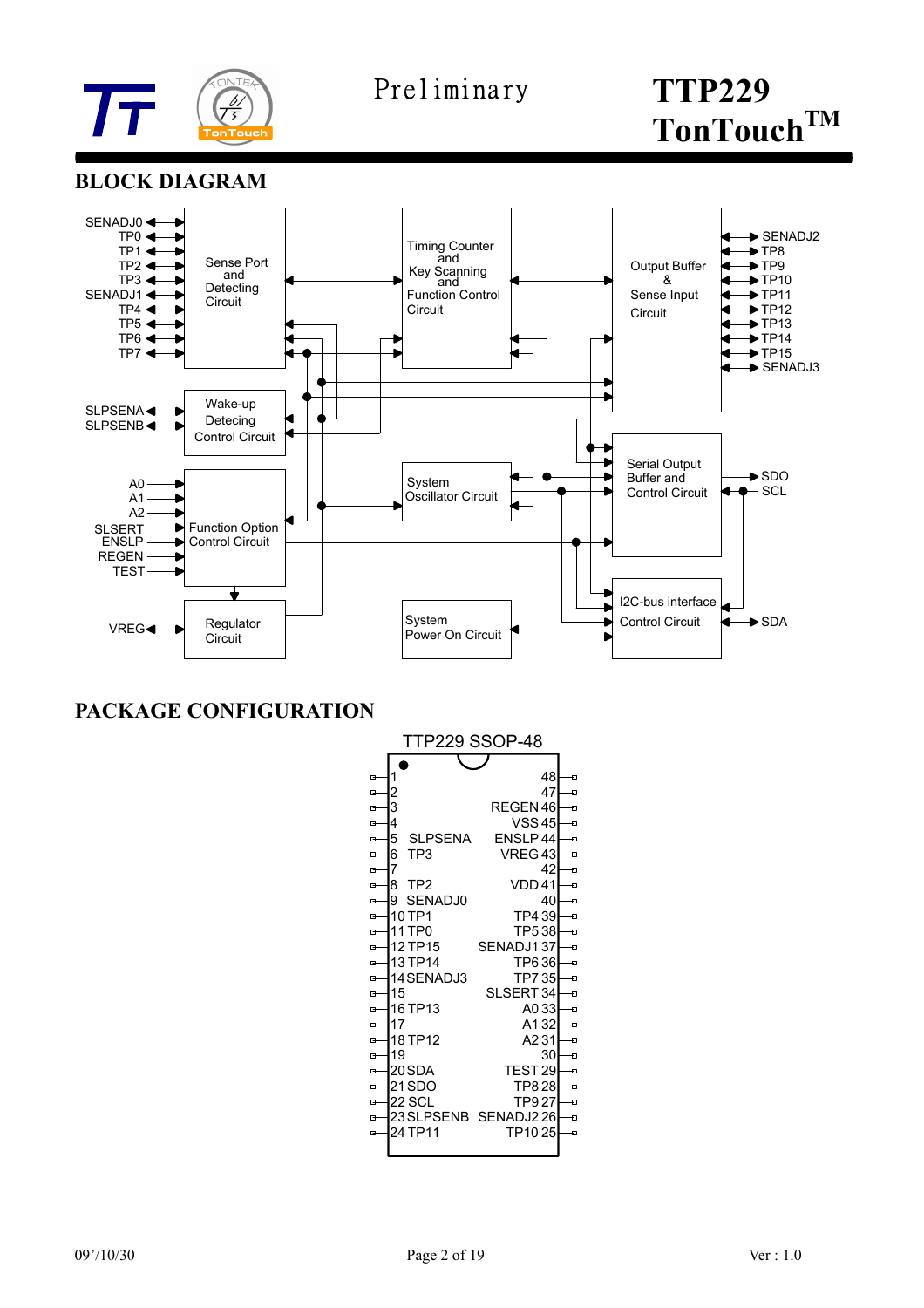

# **PAD DESCRIPTION**

| Pad No.        | Pad Name Share Pin   I/O Type |                  |              | <b>Pad Description</b>                                   |  |  |
|----------------|-------------------------------|------------------|--------------|----------------------------------------------------------|--|--|
| 1              | <b>TP15</b>                   | TPQ7             | I/O/OD       | Touch pad input pin(KEY-15)                              |  |  |
|                |                               |                  |              | 8-keys direct output pin(TPQ7)                           |  |  |
| $\overline{2}$ | <b>TP14</b>                   | TPQ6             | $\rm I/O/OD$ | Touch pad input pin(KEY-14)                              |  |  |
|                |                               |                  |              | 8-keys direct output pin(TPQ6)                           |  |  |
| $\overline{3}$ | <b>SENADJ3</b>                |                  | I/O          | Touch pad TP12~15 sensitivity adjust common pin          |  |  |
| $\overline{4}$ | <b>TP13</b>                   | TPQ5             | I/O/OD       | Touch pad input pin(KEY-13)                              |  |  |
|                |                               |                  |              | 8-keys direct output pin(TPQ5)                           |  |  |
| 5              | <b>TP12</b>                   | TPQ4             | $\rm I/O/OD$ | Touch pad input pin(KEY-12)                              |  |  |
|                |                               |                  |              | 8-keys direct output pin(TPQ4)                           |  |  |
| 6              | <b>SDA</b>                    |                  | $\rm I/OD$   | Data pin for the $I^2C$ -bus serial data interface       |  |  |
| $\tau$         | <b>SDO</b>                    |                  | $\Omega$     | Data pin for the 2-wires serial output, option active    |  |  |
|                |                               |                  |              | Low/High by TP1                                          |  |  |
| 8              | <b>SCL</b>                    |                  | I            | Serial clock input pin for serial type                   |  |  |
|                |                               |                  |              | At 2-wires serial type can be set active Low/High by TP1 |  |  |
| 9              | <b>SLPSENB</b>                |                  | I/O          | Sleep mode sensitivity adjustment pin for                |  |  |
|                |                               |                  |              | group-B(TP8~15)                                          |  |  |
| 10             | <b>TP11</b>                   | TPQ3             | I/O/OD       | Touch pad input pin(KEY-11)                              |  |  |
|                |                               |                  |              | 8-keys direct output pin(TPQ3)                           |  |  |
| 11             | <b>TP10</b>                   | TPQ <sub>2</sub> | I/O/OD       | Touch pad input pin(KEY-10)                              |  |  |
|                |                               |                  |              | 8-keys direct output pin(TPQ2)                           |  |  |
| 12             | <b>SENADJ2</b>                |                  | I/O          | Touch pad TP8~11 sensitivity adjust common pin           |  |  |
| 13             | TP9                           | TPQ1             | I/O/OD       | Touch pad input pin(KEY-9)                               |  |  |
|                |                               |                  |              | 8-keys direct output pin(TPQ1)                           |  |  |
| 14             | TP8                           | TPQ0             | I/O/OD       | Touch pad input pin(KEY-8)                               |  |  |
|                |                               |                  |              | 8-keys direct output pin(TPQ0)                           |  |  |
| 15             | <b>TEST</b>                   |                  | I-PL         | Only for test                                            |  |  |
| 16             | A2                            |                  | $I-PH$       | A2~0 are input pins for the $I2C$ -bus device address    |  |  |
|                |                               |                  |              | selection                                                |  |  |
| 17             | A1                            |                  | $I-PH$       | $A2~0$ are input pins for the $I2C$ -bus device address  |  |  |
|                |                               |                  |              | selection                                                |  |  |
| 18             | A <sub>0</sub>                |                  | $I-PH$       | A2~0 are input pins for the $I^2C$ -bus device address   |  |  |
|                |                               |                  |              | selection                                                |  |  |
| 19             | <b>SLSERT</b>                 |                  | $I-PH$       | The option pin for serial output type selection          |  |  |
|                |                               |                  |              | Default is 2-wires serial type                           |  |  |
| 20             | TP7                           | <b>SKSRT</b>     | I/O          | Touch pad input pin(KEY-7)                               |  |  |
|                |                               |                  |              | Maximum key-on time function option(Infinite/60sec)      |  |  |
|                |                               |                  |              | Default is infinite                                      |  |  |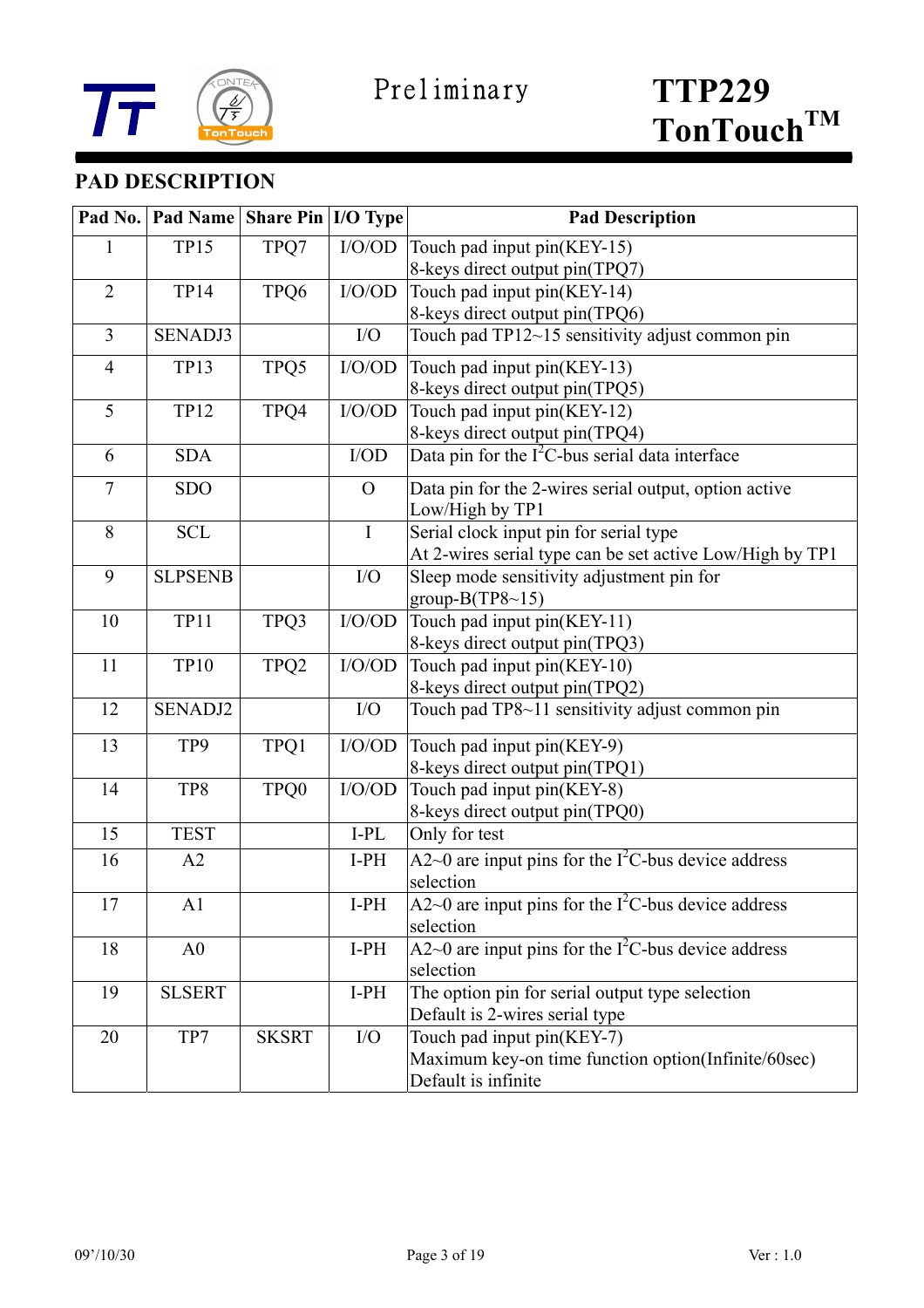

| Pad No. | <b>Pad Name Share Pin I/O Type</b> |               |              | <b>Pad Description</b>                                    |
|---------|------------------------------------|---------------|--------------|-----------------------------------------------------------|
| 21      | TP <sub>6</sub>                    | <b>SLWPTM</b> | ${\rm I/O}$  | Touch pad input pin(KEY-6)                                |
|         |                                    |               |              | Sleep mode sampling length function option $(4.0/2.0$ mS) |
|         |                                    |               |              | Default is 4.0ms                                          |
| 22      | <b>SENADJ1</b>                     |               | I/O          | Touch pad TP4~7 sensitivity adjust common pin             |
| 23      | TP5                                | <b>WPSCT</b>  | I/O          | Touch pad input pin(KEY-5)                                |
|         |                                    |               |              | Sampling rate at sleep mode function option(8Hz/64Hz)     |
|         |                                    |               |              | Default is 8Hz                                            |
| 24      | TP4                                | SKMS0         | I/O          | Touch pad input $pin(\overline{\text{KEY-4}})$            |
|         |                                    |               |              | Key action function option-0(Single-key/Multi-key)        |
|         |                                    |               |              | Default is all single-key                                 |
| 25      | <b>VDD</b>                         |               | ${\bf P}$    | Positive power supply                                     |
| 26      | <b>VREG</b>                        |               | ${\bf P}$    | Internal regulator output pin                             |
| 27      | <b>ENSLP</b>                       |               | $I-PH$       | Sleep mode enable/disable function option                 |
|         |                                    |               |              | Default is enable                                         |
| 28      | <b>VSS</b>                         |               | $\, {\bf P}$ | Negative power supply, ground                             |
| 29      | <b>REGEN</b>                       |               | $I-PH$       | Internal regulator enable/disable function option         |
|         |                                    |               |              | Default is enable                                         |
| 30      | <b>SLPSENA</b>                     |               | I/O          | Sleep mode sensitivity adjustment pin for group-A(TP0~7)  |
| 31      | TP3                                | SKMS1         | I/O          | Touch pad input pin(KEY-3)                                |
|         |                                    |               |              | Key action function option-1(Single-key/Multi-key)        |
|         |                                    |               |              | Default is all single-key                                 |
| 32      | TP <sub>2</sub>                    | <b>KYSEL</b>  | I/O          | Touch pad input pin(KEY-2)                                |
|         |                                    |               |              | Key number function option(8-keys/16-keys)                |
|         |                                    |               |              | Default is 8-keys                                         |
| 33      | <b>SENADJ0</b>                     |               | I/O          | Touch pad TP0~3 sensitivity adjust common pin             |
| 34      | TP1                                | <b>SAHL</b>   | I/O          | Touch pad input pin(KEY-1)                                |
|         |                                    |               |              | Output type function option(Active High/Low)              |
|         |                                    |               |              | Default is active-high for TPQ0~7, active-low for 2-wires |
|         |                                    |               |              | serial type(SCL and SDO)                                  |
| 35      | TP <sub>0</sub>                    | <b>OPDEN</b>  | I/O          | Touch pad input pin(KEY-0)                                |
|         |                                    |               |              | Output type function option(CMOS/OD/OC for 8-keys)        |
|         |                                    |               |              | Default is CMOS                                           |

#### **Note**: Pin Type

- $I = >$ CMOS input only
- I-PH  $=$  > CMOS input and pull-high resister
- I-PL  $=$  > CMOS input and pull-low resister
- $O =$  > CMOS push-pull output
- $I/O = >CMOS I/O$
- $P = > Power / Ground$
- $OD = >CMOS$  open drain output

(For OD TPQ0~TPQ7 pins have Diode protective circuit, SDA pin has no Diode protective circuit)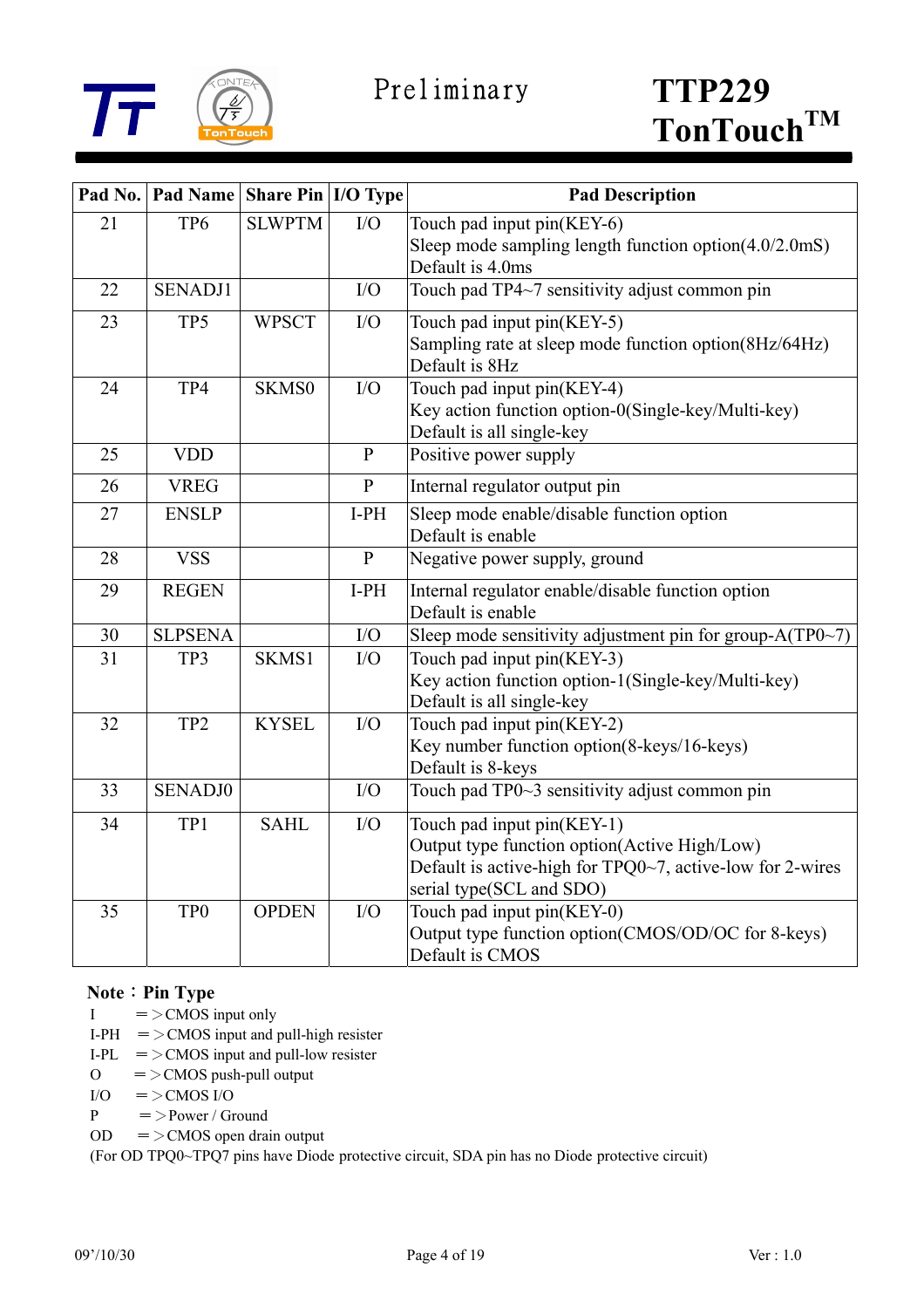

## **PAD's DIAGRAM**



CHIP SIZE:1700um x 1820um Substrate floating (recommend) or VSS

#### **PAD's COORDINATE**

| Pad NO.        | Pad Name       | X         | Y         | Pad NO. | Pad Name        | $\mathbf{X}$ | Y         |
|----------------|----------------|-----------|-----------|---------|-----------------|--------------|-----------|
|                | <b>TP15</b>    | $-750.00$ | 95.15     | 19      | <b>SLSERT</b>   | 750.00       | $-335.35$ |
| $\overline{2}$ | <b>TP14</b>    | $-750.00$ | $-28.85$  | 20      | TP7             | 750.00       | $-218.35$ |
| 3              | <b>SENADJ3</b> | $-750.00$ | $-369.50$ | 21      | TP <sub>6</sub> | 750.00       | $-101.35$ |
| $\overline{4}$ | <b>TP13</b>    | $-750.00$ | $-493.50$ | 22      | <b>SENADJ1</b>  | 750.00       | 15.65     |
| 5              | <b>TP12</b>    | $-750.00$ | $-617.50$ | 23      | TP <sub>5</sub> | 750.00       | 438.60    |
| 6              | <b>SDA</b>     | $-539.90$ | $-810.00$ | 24      | TP4             | 750.00       | 555.60    |
| $\overline{7}$ | <b>SDO</b>     | $-424.90$ | $-810.00$ | 25      | <b>VDD</b>      | 675.85       | 810.00    |
| 8              | <b>SCL</b>     | $-309.90$ | $-810.00$ | 26      | <b>VREG</b>     | 558.85       | 810.00    |
| 9              | <b>SLPSENB</b> | $-194.90$ | $-810.00$ | 27      | <b>ENSLP</b>    | 421.15       | 810.00    |
| 10             | <b>TP11</b>    | $-79.90$  | $-810.00$ | 28      | <b>VSS</b>      | 304.15       | 810.00    |
| 11             | <b>TP10</b>    | 35.10     | $-810.00$ | 29      | <b>REGEN</b>    | 187.15       | 810.00    |
| 12             | <b>SENADJ2</b> | 150.10    | $-810.00$ | 30      | <b>SLPSENA</b>  | $-460.85$    | 810.00    |
| 13             | TP9            | 265.10    | $-810.00$ | 31      | TP3             | $-577.85$    | 810.00    |
| 14             | TP8            | 380.10    | $-810.00$ | 32      | TP <sub>2</sub> | $-750.00$    | 591.15    |
| 15             | <b>TEST</b>    | 495.10    | $-810.00$ | 33      | <b>SENADJ0</b>  | $-750.00$    | 467.15    |
| 16             | A2             | 750.00    | $-686.35$ | 34      | TP1             | $-750.00$    | 343.15    |
| 17             | A <sub>1</sub> | 750.00    | $-569.35$ | 35      | TP <sub>0</sub> | $-750.00$    | 219.15    |
| 18             | A <sub>0</sub> | 750.00    | $-452.35$ |         |                 |              |           |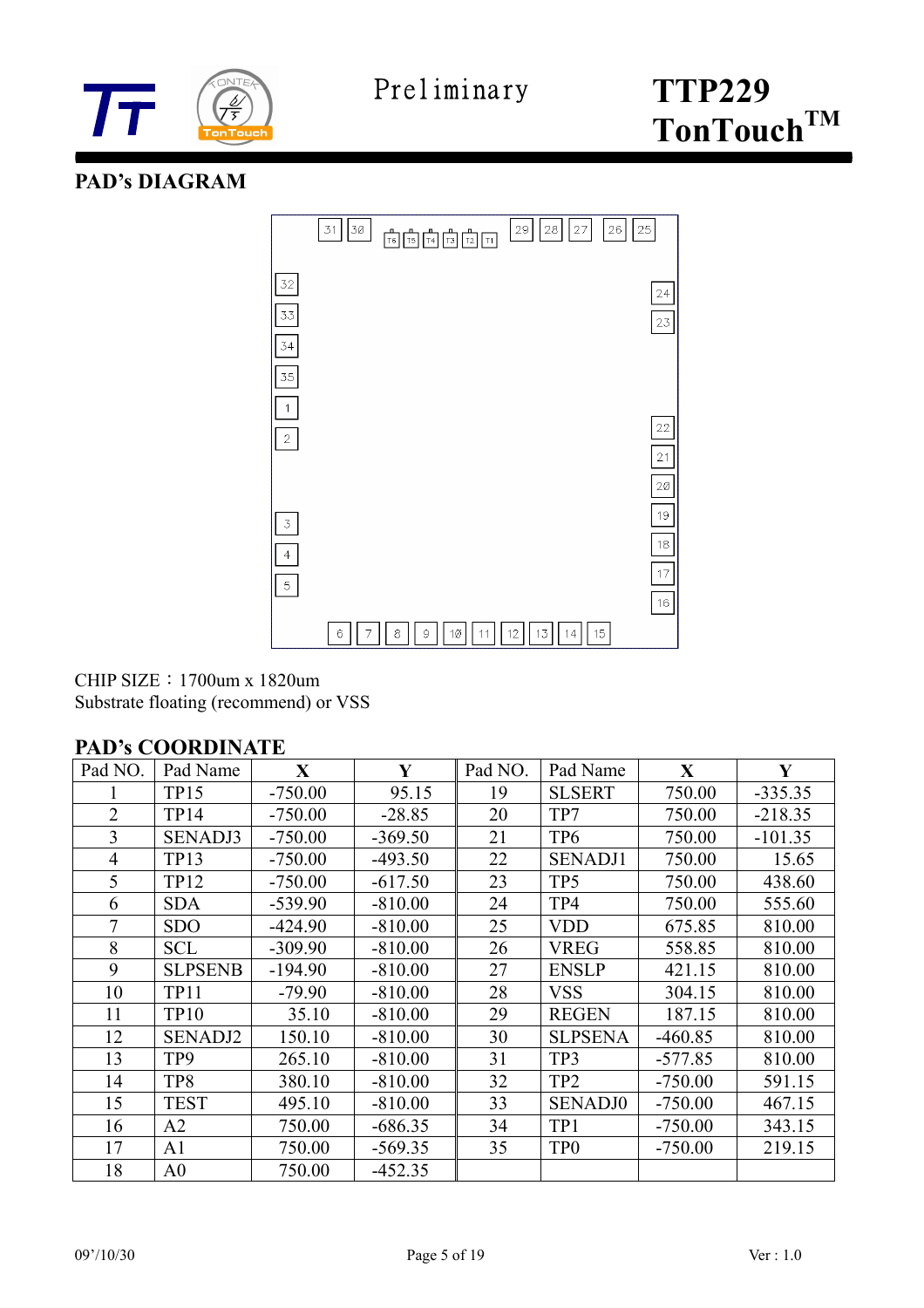

# **ELECTRICAL CHARACTERISTICS**  ‧**Absolute Maximum Ratings**

| <b>Parameter</b>                       | <b>Symbol</b> | <b>Conditions</b> | Value                  | Unit         |  |  |
|----------------------------------------|---------------|-------------------|------------------------|--------------|--|--|
| <b>Operating Temperature</b>           | $T_{OP}$      |                   | $-40 \sim +85$         | $^{\circ}$ C |  |  |
| <b>Storage Temperature</b>             | $T_{\rm STG}$ |                   | $-50 \sim +125$        | n°           |  |  |
| <b>Power Supply Voltage</b>            | VDD           | $Ta=25^{\circ}C$  | $VSS-0.3 \sim VSS+6.0$ |              |  |  |
| Input Voltage                          | $\rm V_{IN}$  | $Ta=25^{\circ}C$  | VSS-0.3 to $VDD+0.3$   |              |  |  |
| Human Body Mode                        | <b>ESD</b>    |                   |                        | KV           |  |  |
| Note: VSS symbolizes for system ground |               |                   |                        |              |  |  |

# ‧**DC/AC Characteristics**:(Test condition at room temperature=25℃)

| Parameter                                                               | Symbol      |                          | <b>Test Condition</b>                                      | Min.                     | Typ.              | Max. | Unit         |
|-------------------------------------------------------------------------|-------------|--------------------------|------------------------------------------------------------|--------------------------|-------------------|------|--------------|
| <b>Operating Voltage</b>                                                | <b>VDD</b>  |                          | Internal Regulator disable                                 | 2.0                      |                   | 5.5  | $\mathbf{V}$ |
| <b>Operating Voltage</b>                                                | <b>VDD</b>  |                          | Internal Regulator enable                                  | 2.4                      | $\overline{a}$    | 5.5  | $\mathbf{V}$ |
| <b>Internal Regulator Output</b>                                        | <b>VREG</b> |                          |                                                            | 2.2                      | 2.3               | 2.4  | V            |
| <b>Operating Current</b><br>(no load)                                   | $I_{OP}$    | <b>VDD</b><br>$=3.0V$    | Regulator enable<br>Regulator disable                      |                          | 20<br>25          |      | <b>uA</b>    |
| <b>Stand-by Current</b>                                                 |             | 8-Keys                   | Regulator enable                                           |                          | 2.0               |      |              |
| $(VDD=3.0V)$                                                            | $I_{SD}$    | 16-Keys                  | Regulator disable<br>Regulator enable<br>Regulator disable |                          | 2.0<br>2.5<br>2.5 |      | uA           |
| <b>Input Ports</b>                                                      | $V_{IL}$    | <b>Input Low Voltage</b> |                                                            | $\theta$                 |                   | 0.2  | <b>VDD</b>   |
| <b>Input Ports</b>                                                      | $V_{IH}$    | Input High Voltage       |                                                            | 0.8                      | $\blacksquare$    | 1.0  | <b>VDD</b>   |
| <b>Output Port Sink Current</b>                                         | $I_{OL}$    |                          | VDD=3V, $V_{OL}$ =0.6V                                     | -                        | 8                 | -    | mA           |
| <b>Output Port Source Current</b>                                       | $I_{OH}$    |                          | VDD=3V, $V_{OH}$ =2.4V                                     | $\overline{\phantom{0}}$ | $-4$              | ۰    | mA           |
| <b>Wake-up Response Time</b><br>(at sleep mode)                         | $T_{WU}$    |                          | VDD=3V, Sampling rate 8Hz<br>VDD=3V, Sampling rate 64Hz    |                          | 125<br>15.6       |      | mS<br>mS     |
| <b>Output Response Time</b>                                             | $T_{\rm R}$ |                          | VDD=3V, set 16-keys                                        |                          | 32                |      | mS           |
| (at operation)                                                          |             |                          | VDD=3V, set 8-keys                                         |                          | 16                |      | mS           |
| <b>Input Pin Pull-high Resistor</b><br>(REGEN, SLSERT, ENSLP,<br>A0~A2) | $R_{PH}$    | $VDD=3V,$                |                                                            |                          | 30K               |      | ohm          |
| <b>Input Pin Pull-low Resistor</b><br>(TEST)                            | $R_{PL}$    | $VDD=3V,$                |                                                            |                          | 30K               |      | ohm          |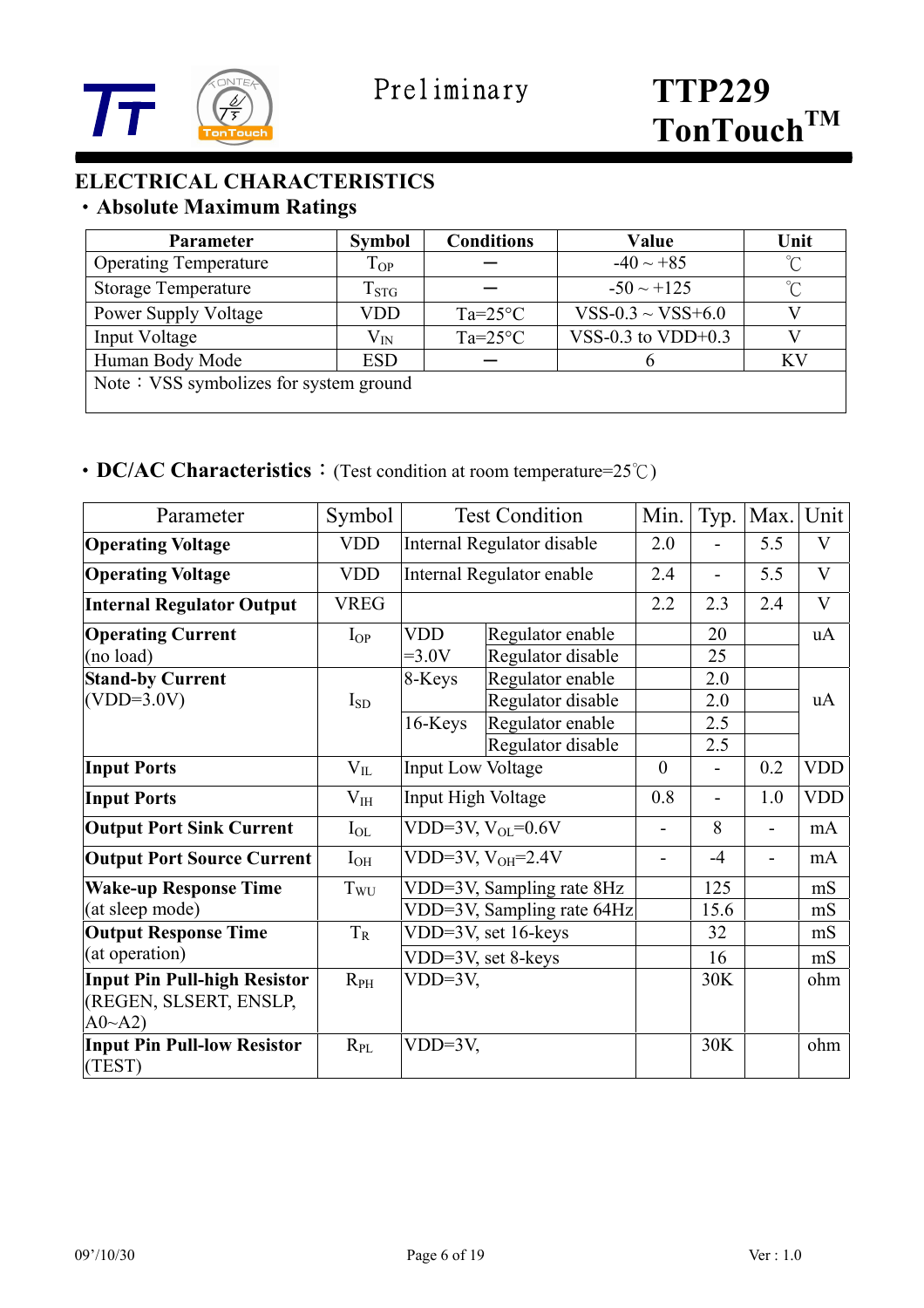



## **FUNCTION DESCRIPTION**

#### **1. Sensitivity adjustment**

 The total loading of electrode size and capacitance of connecting line on PCB can affect the sensitivity. So the sensitivity adjustment must according to the practical application on PCB. The TTP229 offers some methods for adjusting the sensitivity outside.

1-1 by the electrode size

Under other conditions are fixed. Using a larger electrode size can increase sensitivity. Otherwise it can decrease sensitivity. But the electrode size must use in the effective scope.

1-2 by the panel thickness

Under other conditions are fixed. Using a thinner panel can increase sensitivity. Otherwise it can decrease sensitivity. But the panel thickness must be below the maximum value.

1-3 by the value of external capacitor (please see the down Figure 1-3-1)

Under other conditions are fixed. When adding the values of CJ0~CJ3 and CJWA and CJWB will reduce sensitivity in the useful range (1pF $\leq$ CJ0~CJ3 $\leq$ 50pF, 1pF $\leq$ CJWA~CJWB $\leq$ 50pF). When do not use any capacitor that means open on the position of capacitor, the sensitivity is most sensitive. The capacitors CJ0~CJ3 are used to adjust the sensitivity of keys at operation mode. The capacitors CJWA and CJWB are used to adjust the Wake-up sensitivity at sleep mode.

About the relation of capacitor and controlled keys please to see below table.

| The capacitor | The keys-group controlled and adjusted |
|---------------|----------------------------------------|
| CJ0           | $K0\nthicksim K3$ group                |
| CJ1           | $K4~K7$ group                          |
| CJ2           | $K8~K11$ group                         |
| CJ3           | $K12 \sim K15$ group                   |
| <b>CJWA</b>   | $K0\nthicksim K7$ group                |
| <b>CJWB</b>   | $K8~K15$ group                         |

Note: When using the value of capacitor to adjust the sensitivity, recommending to adjust the CJ0~CJ3 capacitor for K0~K15 first, then adjusting the CJWA and CJWB capacitor for Wake-up sensitivity.

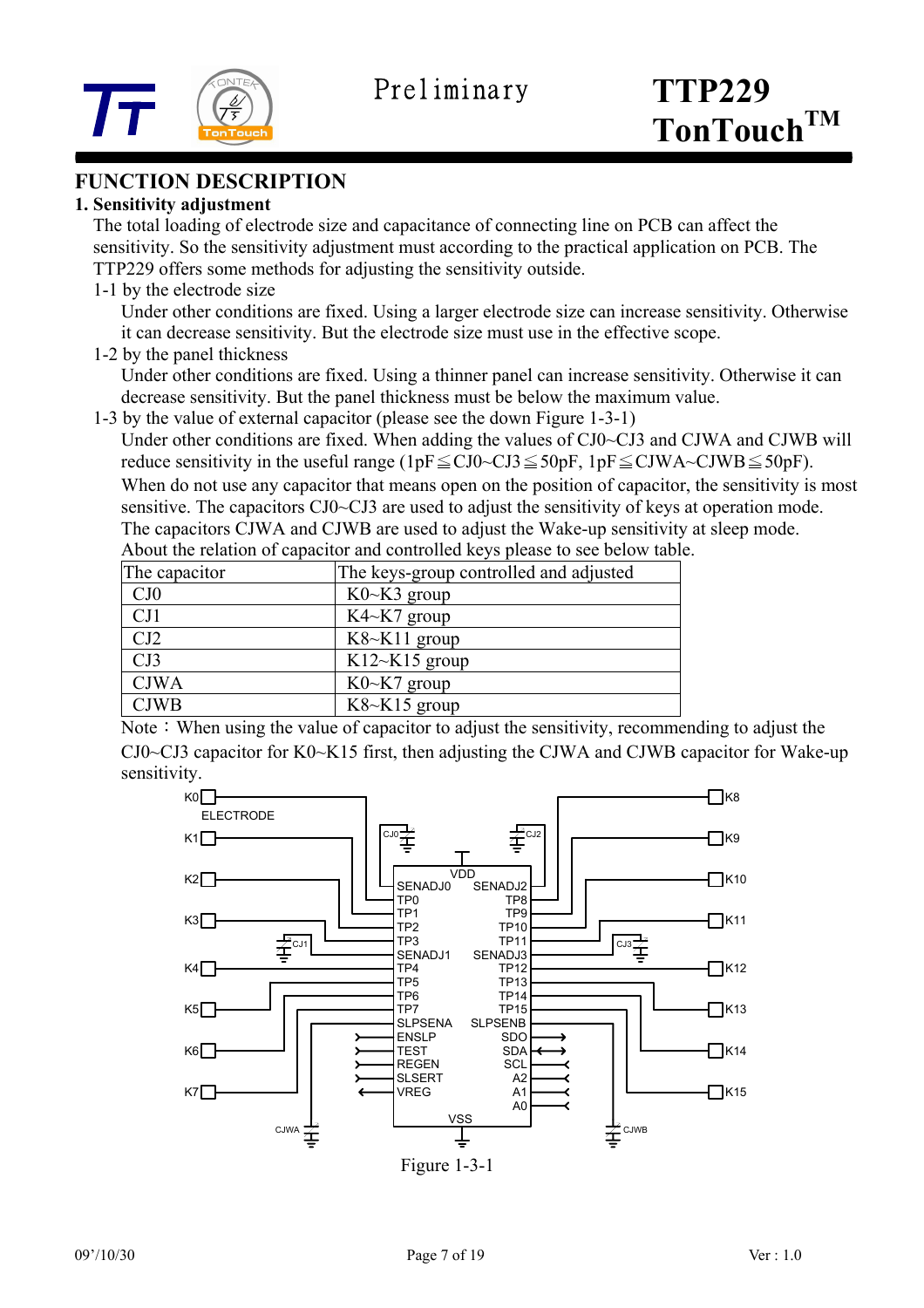

#### **2. Input keys number select**

 The TTP229 has 8 keys input mode and 16 keys input mode. These modes are selected via high-value resistor connected to the TP2(KYSEL) pin to VSS, or not. The default that TP2(KYSEL) pin is not used resistor connected to VSS is selected 8 keys input mode. Another is selected 16 keys input mode that has used a high-value resistor connected to VSS.

#### **3. Output mode**

 The TTP229 has 8 pins direct output mode and two kinds of serial output interface mode. The output of 16 keys input mode only offer serial output interface. The 8 keys input mode has two kinds of output that 8 pins direct output and serial output interface. The 8 pins direct output only use at 8 keys input mode. The two kinds of serial output interface mode include  $I<sup>2</sup>C$ -bus slave interface and 2-wires serial interface. The two modes use common clock input pin that is SCL pin. At the same time only one mode can work. They are selected by the SLSERT pin. The default that the SLSERT pin is floating or connected to VDD is set 2-wires serial interface. When the SLSERT pin is connected to VSS, it is set  $I<sup>2</sup>C$ -bus slave interface.

 3-1 At the 8 pins direct output mode, the TTP229 has two kinds of output type that they are CMOS type output and OD (Open Drain) type output. These are selected by the TP0(OPDEN) pin. The CMOS type output is default that the TP0(OPDEN) pin is not used any component to VSS. When the TP0(OPDEN) pin is used a high-value resistor connected to VSS, it is selected OD type output.

 3-2 When selecting 8 pins direct CMOS output mode, the output channels can be set active-high or active-low by TP1(SAHL) pin. The default that the TP1(SAHL) pin is not used a high-value resistor, it is set active-high. When the TP1(SAHL) pin has a high-value resistor connected to VSS, it is set active-low.

 3-3 At 8 pins direct OD output mode, it has OD (Open Drain) or OC (Open collector) output mode to be selected by the TP1(SAHL) pin. The TP1(SAHL) pin has a high-value resistor connected to VSS, it is selected OC mode. Another it is selected OD mode that does not has a resistor. The default is OD mode. The states of OD mode are floating and active-low. And the states of OC mode are floating and active-high.

Note: the output pins have Diode protective circuit in the chip. So when it selected OD or OC mode. Do not propose to connect other device that uses the different voltage. That avoids to occurring the leakage current in the system.

 3-4 The 2-wires serial output interface mode can be selected by the SLSERT pin that it has to be floated or connected to VDD. At the mode the SDO pin is data output pin, the SCL is clock input pin, both can be set active-high and active-low by TP1(SAHL) pin. The default is active-low that TP1(SAHL) pin is not used resistor connected to VSS. Another it is active-high that is used a high-value resistor connected to VSS.

The 2-wires serial mode supports always polling data for other device on the system. Or other device can wait that TTP229 outputs the data valid (DV) signal by the SDO pin, and it can give the clock signal to TTP229 SCL pin and get the key data from SDO pin.

 The TTP229 2-wires serial interface supports a timeout mechanism for SCL pin. If the SCL pin has no signal edge change over 2ms, the 2-wires serial interface will reset itself and return to stand-by state.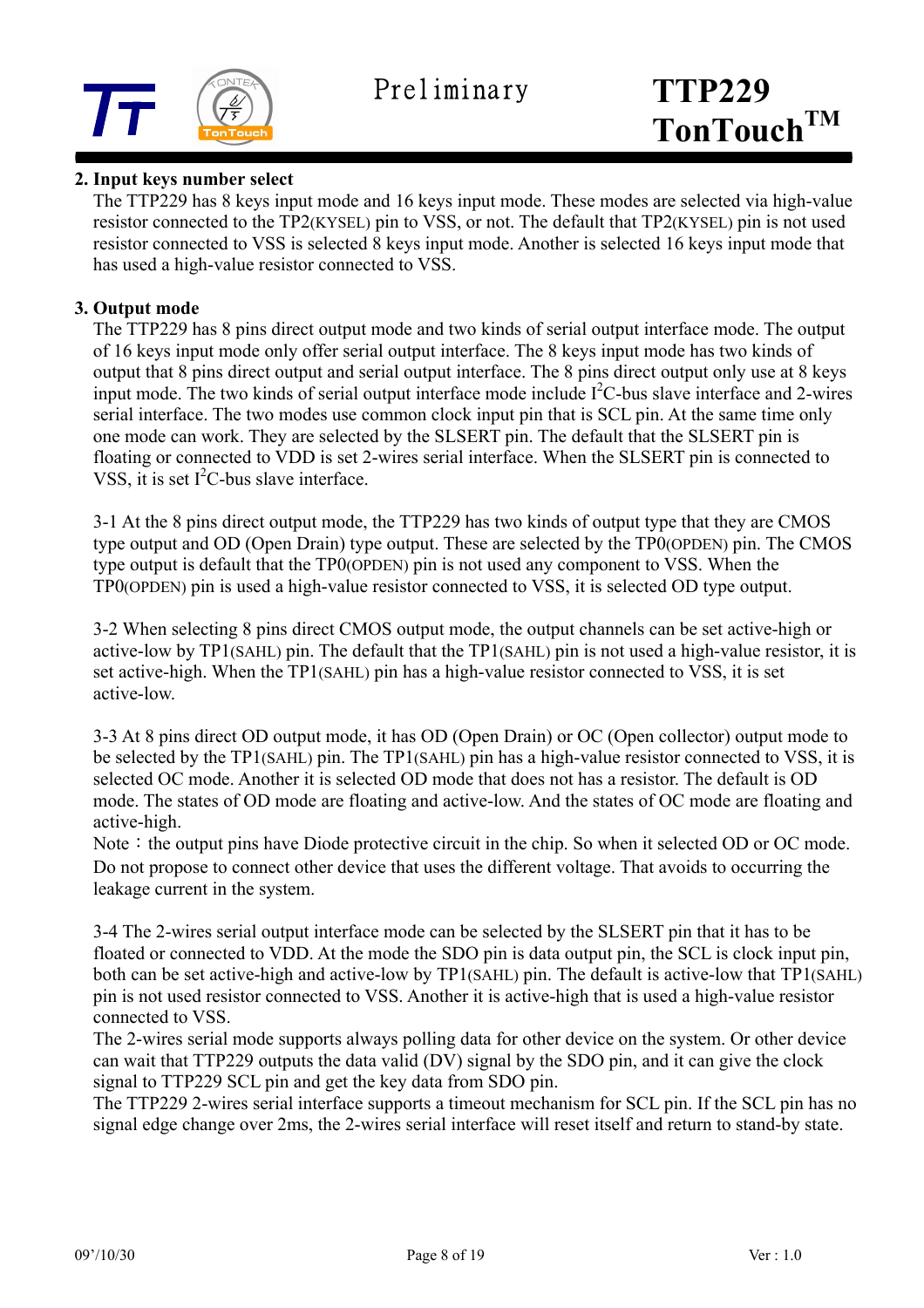

**TonTouchTM**

2-wires serial interface mode timing please see below: The D0~D15 correspond to data of the TP0~TP15.

3-4-1. When  $TP1=0$ ,  $TP2=0$ : Set 16-keys active-high



Figure 3-4-1: The timing for 16 input keys and active-high

3-4-2. When  $TP1=1$ ,  $TP2=0$ : Set 16-keys active-low



Figure 3-4-2: The timing for 16 input keys and active-low

3-4-3. When  $TP1=0$ ,  $TP2=1$ : Set 8-keys active-high Twitted the contraction of  $\overline{\mathcal{C}}$  and  $\overline{\mathcal{C}}$  and  $\overline{\mathcal{C}}$  and  $\overline{\mathcal{C}}$  and  $\overline{\mathcal{C}}$  and  $\overline{\mathcal{C}}$  and  $\overline{\mathcal{C}}$  and  $\overline{\mathcal{C}}$  and  $\overline{\mathcal{C}}$  and  $\overline{\mathcal{C}}$  and  $\overline{\mathcal{C}}$  and  $\overline{\mathcal{C}}$  and  $\$ T\_resp DV DO **X** D1 C\_0 C\_1 DV SDO **SCL**  $S<sub>C</sub>$ DO **Y** D<sub>1</sub> 0 C 1 C 2 D2 XD3 XD4 XD5 XD6 XD7 C 3 C 4 C 5 C 6 C

Figure 3-4-3: The timing for 8 input keys and active-high

3-4-4. When  $TP1=1$ ,  $TP2=1$ : Set 8-keys active-low



|  | Figure 3-4-4: The timing for 8 input keys and active-low |  |
|--|----------------------------------------------------------|--|
|  |                                                          |  |

| The parameters for figure $3-4-1-4$ : |      |      |      |      |
|---------------------------------------|------|------|------|------|
| Parameter                             | Min. | Гyр. | Max. | Unit |
|                                       |      | 93   |      | us   |
| Tw                                    |      |      |      | us   |
| Tout                                  |      |      |      | ms   |
| T_resp(for 16-KEYS)                   |      | 32   |      | ms   |
| T resp(for 8-KEYS)                    |      |      |      | ms   |
| SCL.                                  |      |      | 512K |      |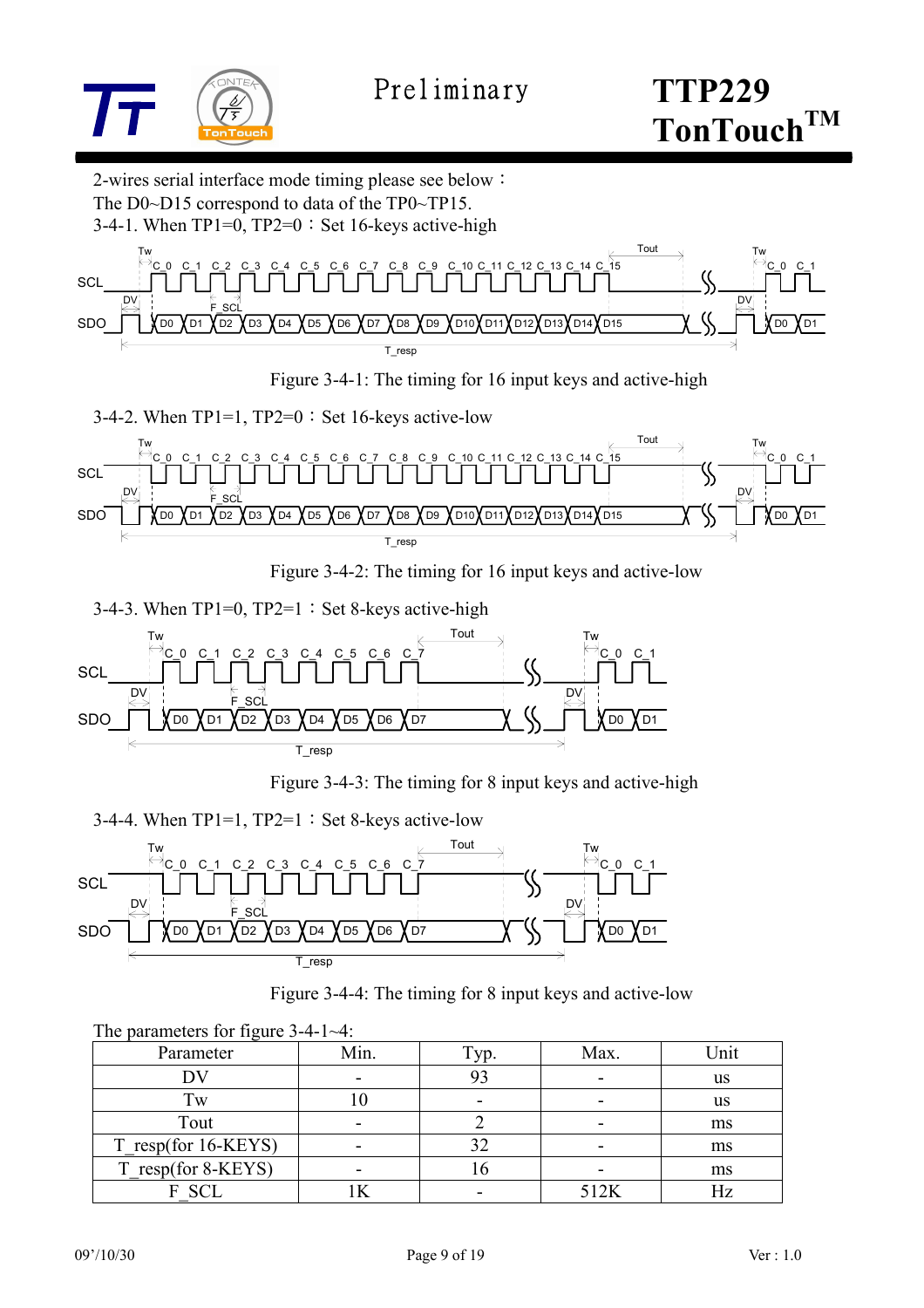

3-5 For  $I^2C$ -bus slave interface mode selection, the SLSERT pin has to be connected to VSS. At the mode the SDA pin is a serial data pin, the SCL is a serial clock input pin. The SDA and SCL pins must be pulled-high with an external resistor.

And the 4-bits identify code for the TTP229 is 〝 (1010) ″. The device address is defined by the state of the A0, A1 and A2 pins. The three pins have pull-high resistor internal, can be set to 0 external. The TTP229 8-bits slave device address includes 4-bits identifier, 3-bits option address and R/W bit (see the Table 3-5-1).

The TTP229 IC uses the  $I^2C$ -bus slave interface data transmission protocol to output the data of the touch pads (TP0~TP15 pins), so the TTP229 only accepts the read operation that R/W bit is  $\degree$  1  $\degree$ . If it is  $\degree$  0  $\degree$ , the TTP229 will not respond the write operation. Otherwise, the I<sup>2</sup>C-bus slave interface of TTP229 conforms to the communication protocols. It supports the fast mode that the maximum SCL clock frequency is 400KHz.

The  $I<sup>2</sup>C$ -bus slave interface supports the following communication protocols:

Bus not busy : The SDA and the SCL lines remain High level when the bus is not active. Start condition : Start condition is SDA 1 to 0 transition when SCL=1.(see figure 3-5-2) Stop condition : Stop condition is SDA 0 to 1 transition when SCL=1.(see figure 3-5-2) Data valid : Following a start condition, the data on the SDA line must be stable during the High period of SCL. The High or Low state of the data line can only change when the clock signal on the SCL line is Low.(see figure 3-5-2)

ACK (Acknowledge) : An ACK signal indicates that a data transfer is completed successfully. The transmitter (the master or the slave) releases the bus after transmitting eight bits. During the ninth clock, which the master generates, the receiver pulls the SDA line low to acknowledge that it successfully received the eight bits of data. But the slave does not send an ACK if it does not successfully received the eight bits of data.

In data read operations, the slave releases the SDA line after transmitting 8 bits of data and then monitors the line for an ACK signal during the ninth clock period. If an ACK is detected, the slave will continue to transmit next data. If an ACK is not detected, the slave terminates data transmission and waits for a stop condition to be issued by the master before returning to its stand-by mode. Slave Address : The identify code for the TTP229 is 〝 (1010) ″. The device address can be set by the state of the A2, A1 and A0 pins.

Read/Write : The final (eighth) bit of the slave address defines the type of operation to be performed. If the R/W bit is 〝 1 », a read operation is executed. If it is 〝 0  $\degree$ , a write operation is executed. But the TTP229 only accepts read operation.

The sequence of read data operation please see figure 3-5-1.

| Table 3-3-1. Stave Device Addressing |                   |  |    |    |                |         |    |  |
|--------------------------------------|-------------------|--|----|----|----------------|---------|----|--|
| Device                               | Device Identifier |  |    |    | Device Address | R/W Bit |    |  |
|                                      | B7                |  | Dς | B4 |                | ◡       |    |  |
| TTP220                               |                   |  |    |    |                |         | Aί |  |

Table 3-5-1. Slave Device Addressing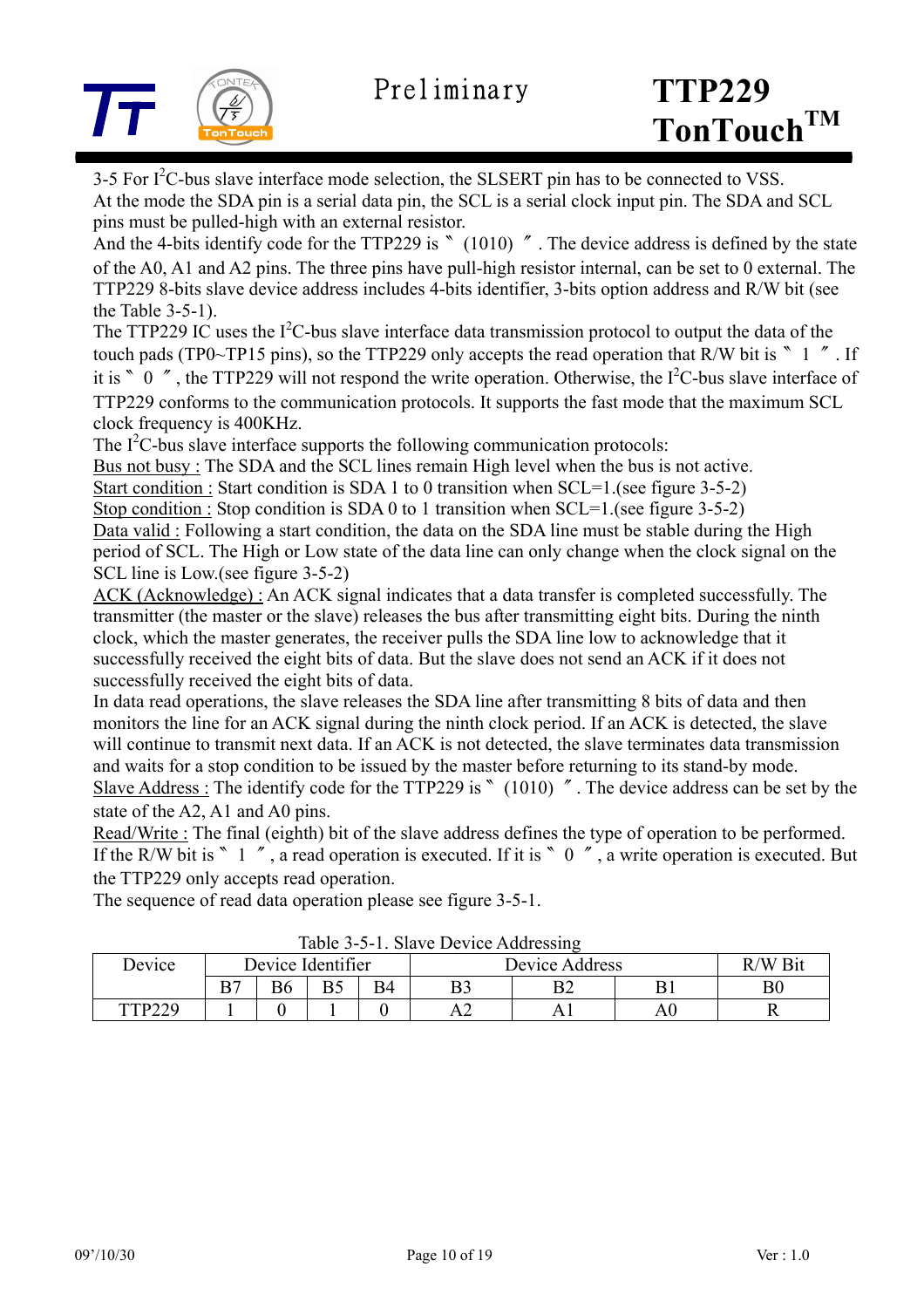

# **TonTouchTM**



Figure 3-5-4. Definition of timing for  $F/S$ -mode devices on the  $I<sup>2</sup>C$ -bus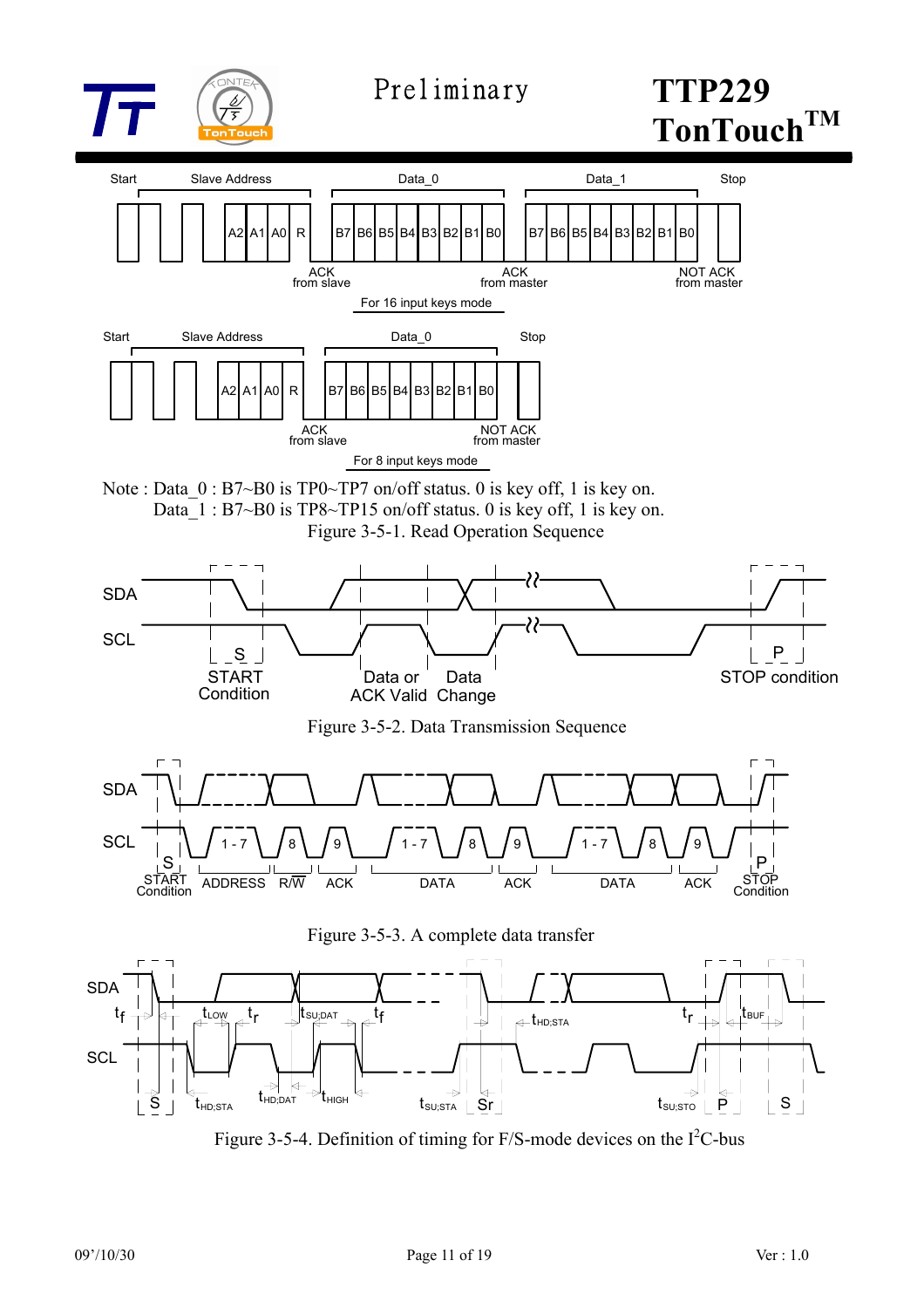

| Table 3-5-2. Characteristics of the SDA and SCL bus lines for $F/S$ -mode $I2C$ -bus devices |                  |               |      |                |      |           |
|----------------------------------------------------------------------------------------------|------------------|---------------|------|----------------|------|-----------|
| Parameter                                                                                    | Symbol           | Standard-Mode |      | Fast-Mode      |      | Unit      |
|                                                                                              |                  | Min.          | Max. | Min.           | Max. |           |
| <b>SCL</b> clock frequency                                                                   | $f_{SCL}$        |               | 100  |                | 400  | KHz       |
| LOW period of the SCL clock                                                                  | $t_{LOW}$        | 4.7           |      | 1.3            |      | <b>us</b> |
| HIGH period of the SCL clock                                                                 | $t_{\rm HIGH}$   | 4.0           |      | 0.6            |      | us        |
| Hold time (repeated) START                                                                   | $t_{HD;STA}$     | 4.0           |      | 0.6            |      | us        |
| condition                                                                                    |                  |               |      |                |      |           |
| Set-up time for a repeated START                                                             | $t_{\rm SU;STA}$ | 4.7           |      | 0.6            |      | us        |
| condition                                                                                    |                  |               |      |                |      |           |
| Data hold time                                                                               | $t_{HD;DAT}$     | $\theta$      |      | $\overline{0}$ |      | us        |
| Data set-up time                                                                             | $t_{\rm SU;DAT}$ | 250           |      | 100            |      | ns        |
| Rise time of both SDA and SCL                                                                | $t_{\rm r}$      |               | 1000 |                | 300  | ns        |
| signals                                                                                      |                  |               |      |                |      |           |
| Fall time of both SDA and SCL                                                                | $t_f$            |               | 300  |                | 300  | ns        |
| signals                                                                                      |                  |               |      |                |      |           |
| Set-up time for STOP condition                                                               | $t_{\rm SU;STO}$ | 4.0           |      | 0.6            |      | us        |
| Bus free time between a STOP and                                                             | $t_{\text{BUF}}$ | 4.7           |      | 1.3            |      | us        |
| <b>START</b> condition                                                                       |                  |               |      |                |      |           |
| Capacitive load for each bus line                                                            | C <sub>b</sub>   |               | 400  |                | 400  | pF        |

#### **4. Key operating mode**

 The TTP229 has the Single-key and Multi-key functions. These functions are set by TP3(SKMS1) and TP4(SKMS0) pins. The all 16 keys can use one group, or the 16 keys can distributed into two groups. The group-1 includes TP0, TP1, TP2, TP3, TP8, TP9, TP10, TP11 keys. The group-2 includes TP4, TP5, TP6, TP7, TP12, TP13, TP14, TP15 keys. How to set the function? Please see below table 4-1: Table 4-1. The functions of TP3(SKMS1) and TP4(SKMS0) option

| TP3     | TP4     | Operating function                                            |
|---------|---------|---------------------------------------------------------------|
| (SKMS1) | (SKMS0) |                                                               |
|         |         | All Multi-keys $\colon$ one group(16 keys)                    |
|         |         | Two groups operate : group-1=>Single key : group-2=>Multi key |
|         |         | Two groups operate: group-1=>Single key ; group-2=>Single key |
|         |         | All Single-keys $\colon$ one group(16keys)                    |

Note: 1. One group: TP0~TP15.

Two groups:  $Group-1=\text{TP0},TP1,TP2,TP3,TP8,TP9,TP10,TP11.$ 

Group-2=>TP4,TP5,TP6,TP7,TP12,TP13,TP14,TP15.

- 2. When uses 8 input keys mode. The using keys are TP0~TP7.
- 3. The option states of TP3 and TP4, the  $\degree$ 0<sup> $\degree$ </sup> state is used a high-value resistor connected to

VSS, the <sup>n</sup><sup>1</sup><sup>*s*</sup> state is not used resistor connected to VSS.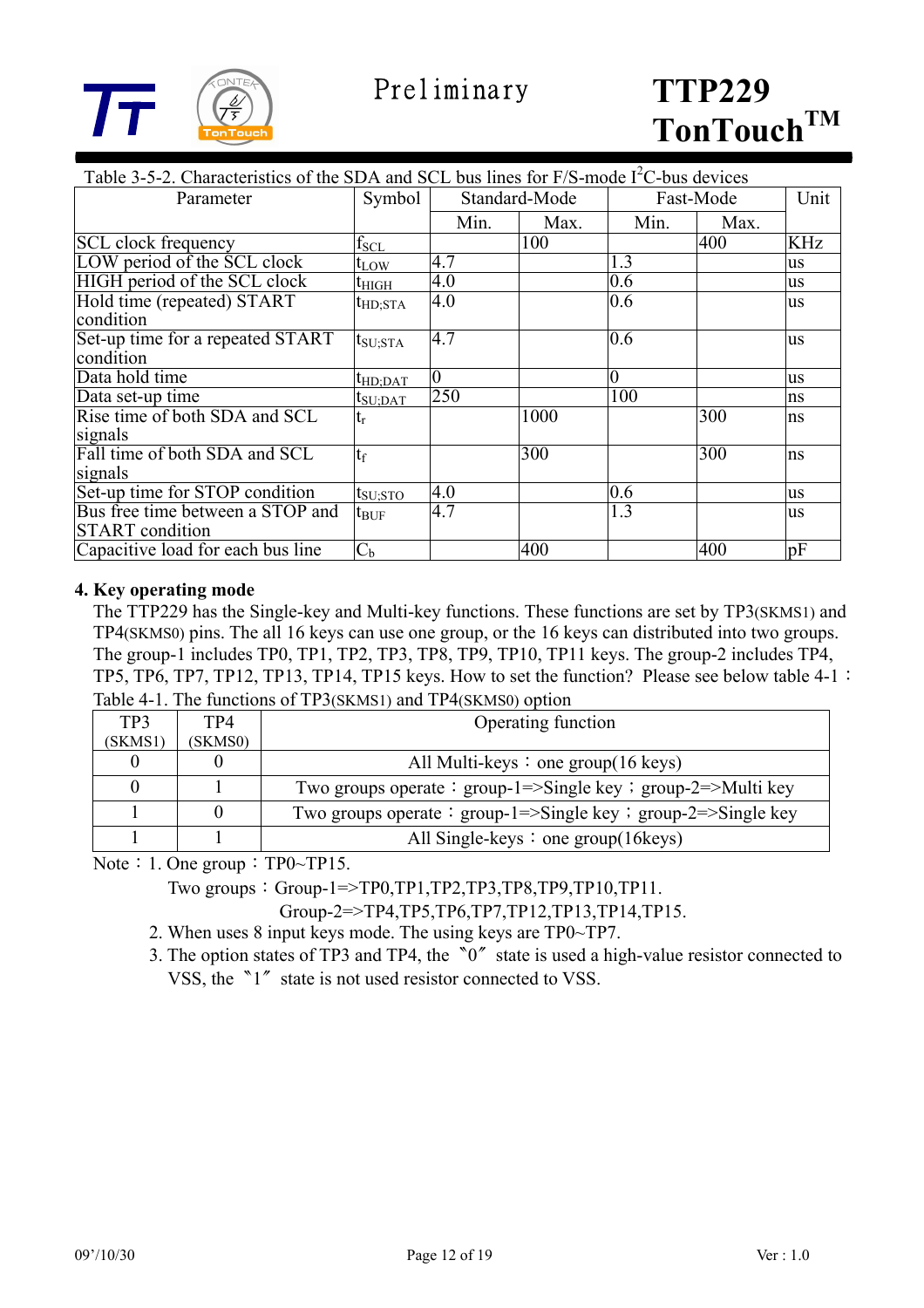

#### **5. Wake-up sampling rate and sampling length at sleep mode**

The TTP229 has two kinds of sampling rate at sleep mode. These are 8Hz and 64Hz. The two functions are selected by TP5(SLWPTM) pin. The TP5(SLWPTM) pin has used a high-value resistor connected to VSS, it selected the 64Hz sampling rate. Another it is 8Hz that is not used resistor connected to VSS. The 8Hz sampling is the default.

 And TTP229 has two kinds of sampling length at sleep mode. They are 4ms and 2ms that are selected by TP6(WPSCT) pin. The default is 4ms that TP6(WPSCT) pin is not used resistor connected to VSS. Another it is 2ms that TP6 pin has used a high-value resistor connected to VSS.

Wake-up sampling timing and length in the sleep mode:



#### **6. Maximum key-on time**

If some objects cover in the sense pad, and causing the change quantity enough to be detected. To prevent this, the TTP229 sets a timer to monitor the detection. The timer is the maximum key-on time. It is set about 60sec at 3V. When the detection is over the timer, the system will return to the power-on initial state, and the output becomes inactive until the next detection. The function is set via a high-value resistor connected to the TP7(SKSRT) pin to VSS. The TP7(SKSRT) pin does not has the resistor, it is set disable the maximum key-on time, then the key acts infinitely, this is the default. Another it is set enable the maximum key-on time that has a resistor.

If the system needs to use the maximum key-on time enable and 2-wires serial output interface function, it only uses always polling data for 2-wires serial output interface.

#### **7. Built-in regulator with external enable/disable**

The capacitive sensing touch pad IC needs stable power. So the TTP229 built in regulator in the chip. It can make the internal power to keep up steady. And the sensitivity detection is normal for chip. And the stable power can avoid sensitivity anomalies and false detections.

The built in regulator can be set enable or disable by the REGEN pin. When REGEN pin connected to VDD or floated, it is enabled regulator. The REGEN pin connects to VSS, it is disabled regulator. When the internal regulator is disabled, the VREG pin must be connected to external VDD.

#### **8. Auto calibration function**

The TTP229 includes a full auto-calibration function. After the device is powered-on, it will calibrate the initial condition of environment first. On the duration time all the functions are disabled, so do not operate. Then the system is into stand-by mode. And all keys are not detected touch more than about 4 seconds, then the system do re-calibration automatically. The procedure is fixed and repeated. By implementing this feature the system can catch the conditions of environment changing. And let operation of the system is normal.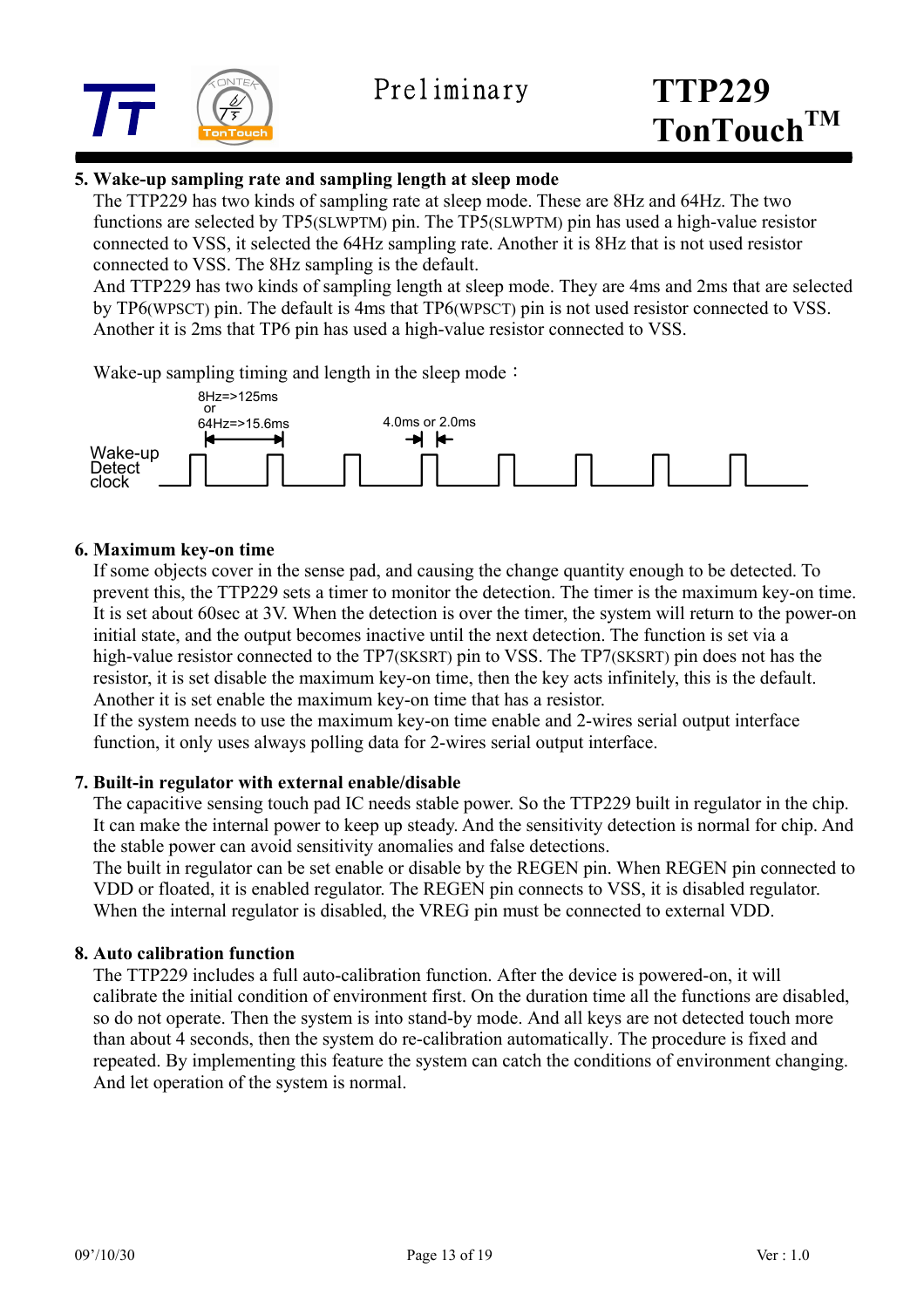

#### **9. The timing from sleep mode to operation mode**



Figure 9-2. The timing for valid trigger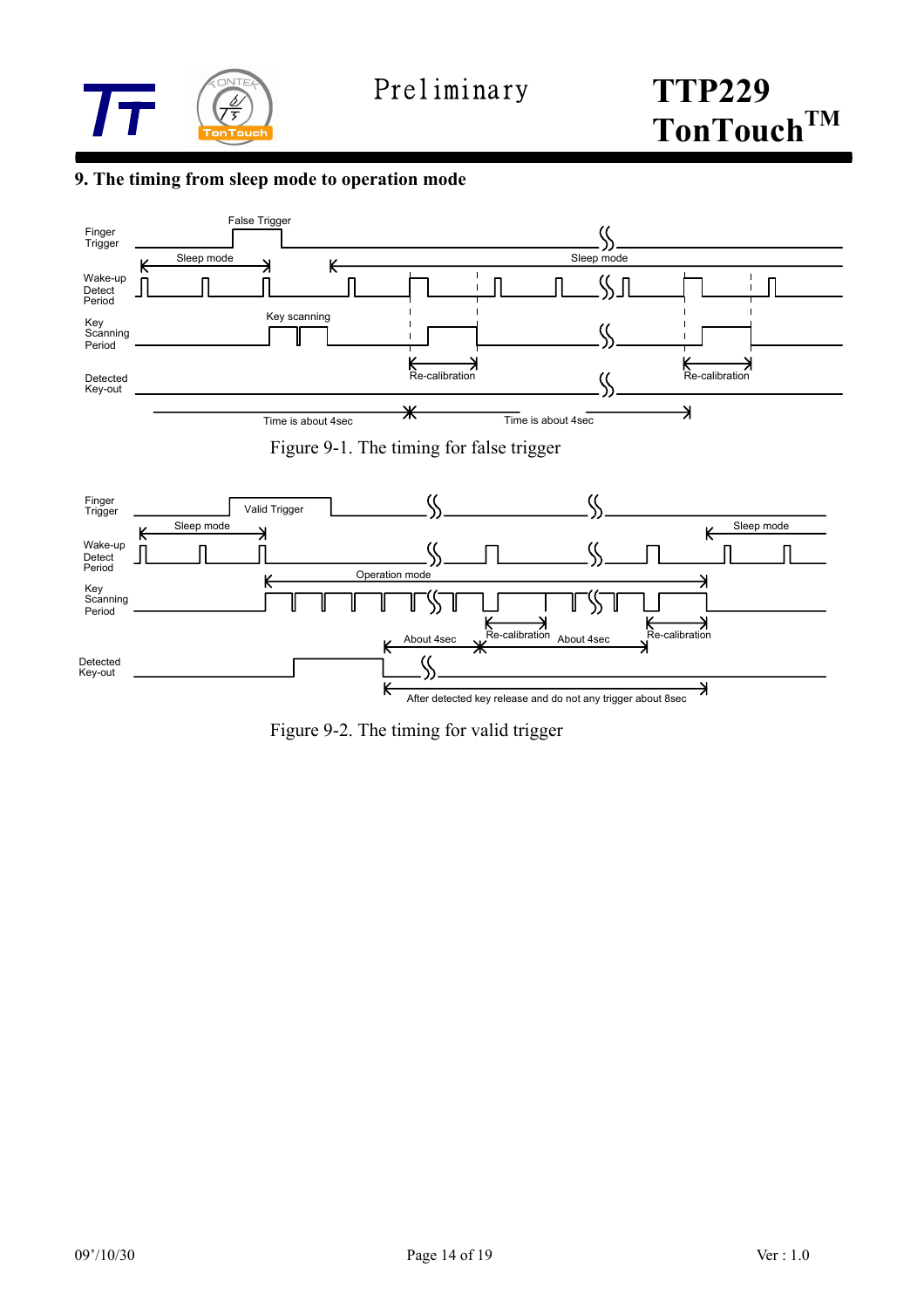

#### **10. Option table Option table**:

| Option                       | Option                         |                        | Feature                                                                   | Remark  |
|------------------------------|--------------------------------|------------------------|---------------------------------------------------------------------------|---------|
| pin                          | states                         |                        |                                                                           |         |
|                              | TP <sub>0</sub>                | TP1                    |                                                                           | Default |
|                              | (OPDEN)<br>(SAHL)<br>1         |                        | 8 output pins $\Rightarrow$ CMOS output active-high                       |         |
| TP <sub>0</sub><br>(OPDEN)   | 1                              |                        | 2-wires serial interface $\Rightarrow$ CMOS output active-low             |         |
|                              | $\mathbf{1}$<br>$\overline{0}$ |                        | 8 output pins => CMOS output active-low                                   |         |
|                              |                                |                        | 2-wires serial interface $\Rightarrow$ CMOS output active-high            |         |
| TP1                          | $\theta$                       | $\mathbf{1}$           | 8 output pins => OD output active-low                                     |         |
| (SAHL)                       |                                |                        | 2-wires serial interface => CMOS output active-low                        |         |
|                              | $\overline{0}$                 | $\overline{0}$         | 8 output pins $\Rightarrow$ OC output active-high                         |         |
|                              |                                |                        | 2-wires serial interface => CMOS output active-high                       |         |
| TP <sub>2</sub>              | 1                              |                        | 8 input keys mode                                                         | Default |
| (KYSEL)                      | $\theta$                       |                        | 16 input keys mode                                                        |         |
|                              | TP3                            | TP4<br>(SKMS1) (SKMS0) |                                                                           | Default |
| TP3                          | 1                              | $\mathbf{1}$           | All Single-keys $:$ one group(16 keys)                                    |         |
| (SKMS1)                      |                                |                        |                                                                           |         |
|                              | $\mathbf{1}$                   | $\boldsymbol{0}$       | Two groups operate:                                                       |         |
| TP4<br>(SKMS0)               |                                |                        | group-1=>Single key ; group-2=>Single key                                 |         |
|                              | $\boldsymbol{0}$               | $\mathbf{1}$           | Two groups operate:                                                       |         |
|                              |                                |                        | group-1=>Single key ; group-2=>Multi key                                  |         |
|                              | $\boldsymbol{0}$               | $\boldsymbol{0}$       | All Multi-keys : one group $(16 \text{ keys})$                            |         |
| TP <sub>5</sub>              | 1<br>$\boldsymbol{0}$          |                        | 8Hz sampling rate for wake-up in sleep mode                               | Default |
| (WPSCT)                      |                                |                        | 64Hz sampling rate for wake-up in sleep mode                              |         |
| TP <sub>6</sub>              | $\mathbf{1}$                   |                        | Wake-up sampling length=>about 4.0ms                                      | Default |
| (SLWPTM)<br>$\boldsymbol{0}$ |                                |                        | Wake-up sampling length=>about 2.0ms                                      |         |
| TP7                          | $\mathbf{1}$                   |                        | Maximum key-on time disable=>infinite                                     | Default |
| (SKSRT)                      | $\mathbf{0}$                   |                        | Maximum key-on time enable=>60sec                                         |         |
| <b>REGEN</b>                 | 1                              |                        | Enable internal regulator                                                 | Default |
|                              | $\boldsymbol{0}$               |                        | Disable internal regulator                                                |         |
| <b>SLSERT</b>                | $\mathbf{1}$                   |                        | Serial output interface type selected $\Rightarrow$ 2-wires serial output | Default |
|                              | $\boldsymbol{0}$               |                        | Serial output interface type selected $\Rightarrow$ $I^2C$ -bus interface |         |
|                              | 1                              |                        | Sleep mode enable                                                         | Default |
| <b>ENSLP</b>                 | $\boldsymbol{0}$               |                        | Sleep mode disable                                                        |         |

Note: 1. About the combinations of group-1 and group-2, please see above point-4.

2. Option states "1" mean internal pull-up (default).

 3. Option states "0" mean that TP0~TP7 pins are via high-value resistors connected to VSS, others REGEN, SLSERT and ENSLP pins are connected to VSS directly.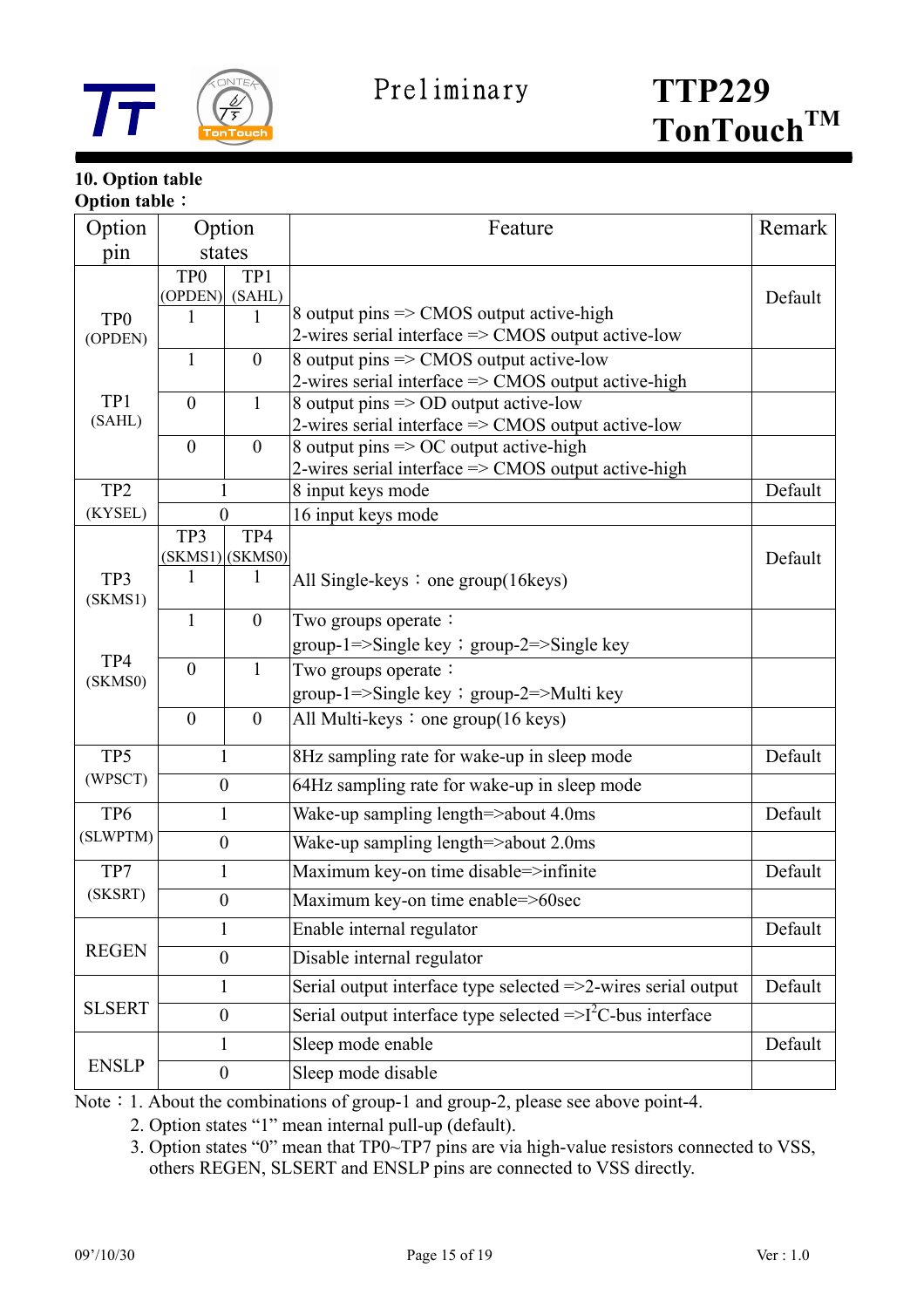

# **APPLICATION CIRCUIT**

## APPLICATION FOR 16 INPUT KEYS

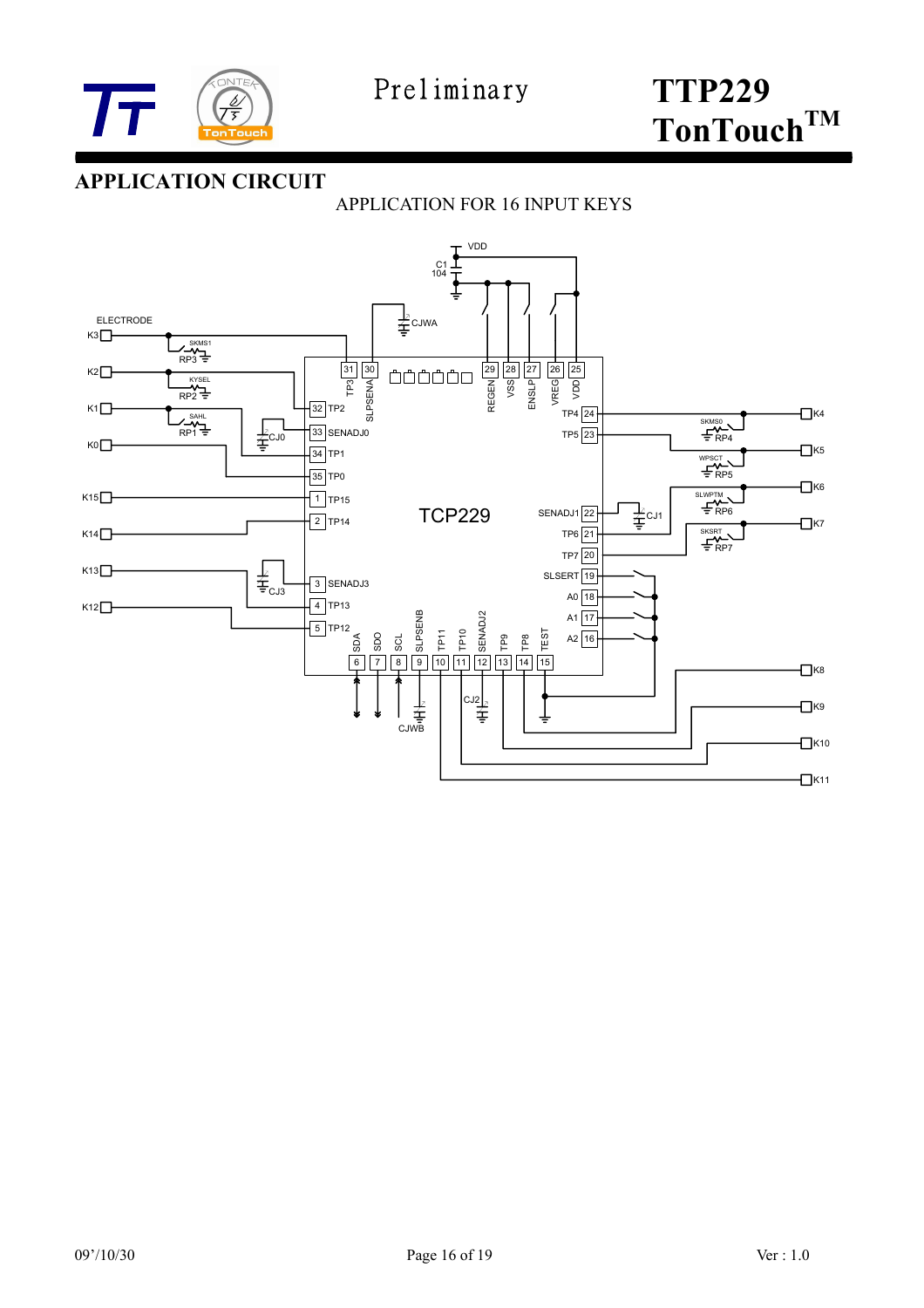

#### APPLICATION FOR 8 INPUT KEYS



- PS:1. On PCB, the length of lines from touch pad to IC pin shorter is better. And the lines do not parallel and cross with other lines.
	- 2. The power supply must be stable. If the supply voltage drift or shift quickly, maybe causing sensitivity anomalies or false detections.
	- 3. The material of panel covering on the PCB can not include the metal or the electric element. The paints on the surfaces are the same.
	- 4. The C1 capacitor must be used between VDD and VSS; and should be routed with very short tracks to the device's VDD and VSS pins (TTP229).
	- 5. The capacitance CJ0~CJ3 and CJWA~CJWB can be used to adjust the sensitivity. The value of capacitors use smaller, then the sensitivity will be better. The sensitivity adjustment must according to the practical application on PCB. The range value of capacitors are 1pF≦CJ0~CJ3≦50pF, 1pF≦CJWA~CJWB≦50pF. Recommend to adjust the CJ0~CJ3 capacitor for K0~K15 first, then adjusting the CJWA and CJWB capacitor for Wake-up sensitivity.
	- 6. The sensitivity adjustment capacitors (CJ0~CJ3, CJWA~CJWB) must use smaller temperature coefficient and more stable capacitors. Such are X7R, NPO for example. So for touch application, recommend to use NPO capacitor, for reducing that the temperature varies to affect sensitivity.
	- 7. Recommend to use 1M ohm resistor for RP0~RP7 resistors.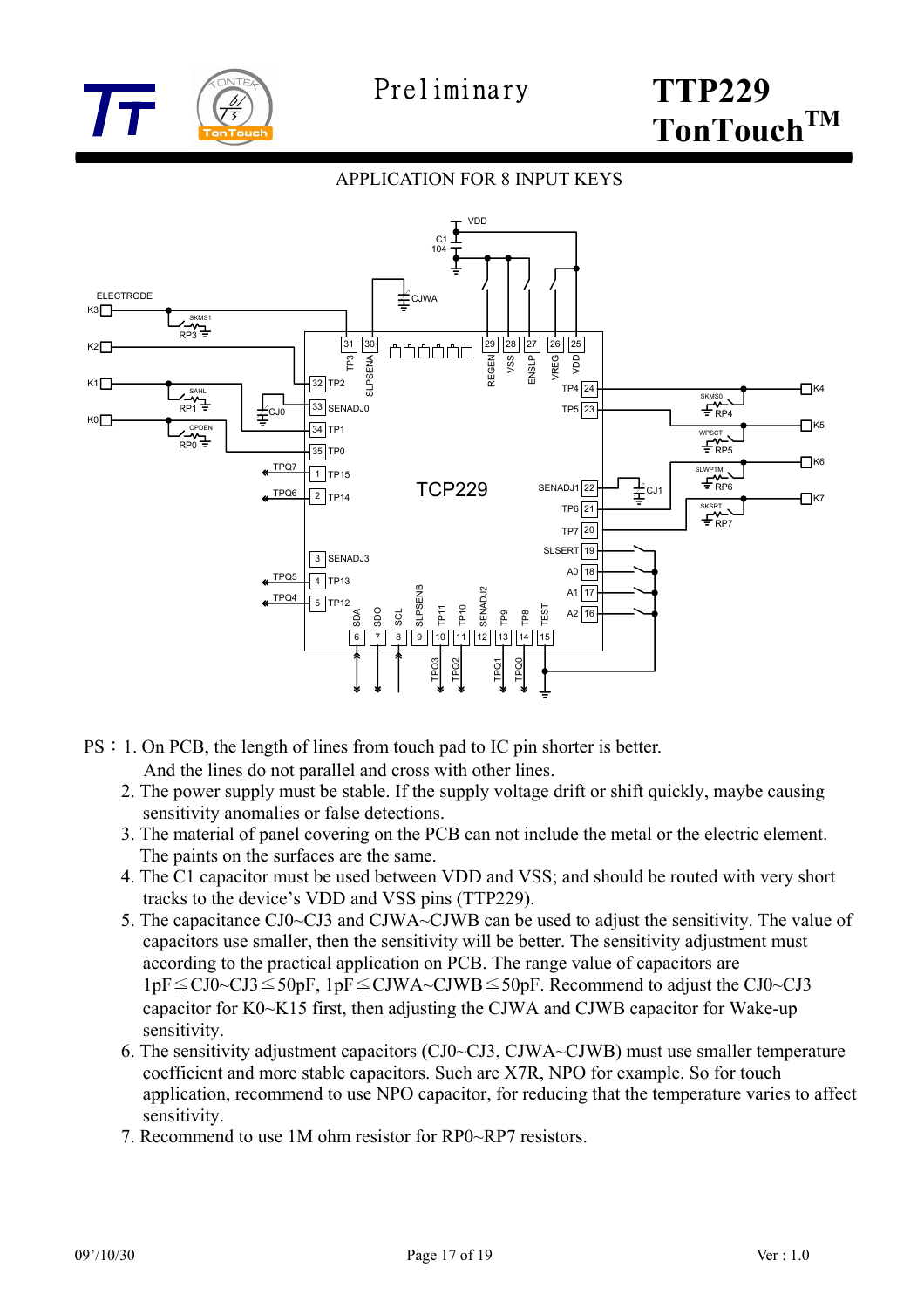







| SYMBOL | DIMENSION IN<br>MМ |       |        | DIMENSION IN<br><b>INCH</b> |       |        |
|--------|--------------------|-------|--------|-----------------------------|-------|--------|
|        | MIN.               | NOM.  | MAX.   | MIN.                        | NOM.  | MAX.   |
| Α      | 2.413              | 2.591 | 2.794  | D.095                       | 0.102 | 0.110  |
| A1     | 0.203              | 0.305 | 0.406  | <b>D.008</b>                | 0.012 | 0.016  |
| Ь      | D.203              |       | 0.343  | <b>D.008</b>                |       | Q.D135 |
| c      | 0.127              |       | 0.254  | 0.005                       |       | 0.010  |
| e      | 0.635 BASIC        |       |        | 0.025 BASIC                 |       |        |
| E      | 10.033             |       | 10.668 | 0.395                       |       | 0.420  |
| F1     | 7.391              | 7.493 | 7.595  | 0.291                       | 0.295 | 0.299  |
| h      | 0.381              |       | 0.635  | D.015                       |       | 0.025  |
| L      | 0.508              |       | 1.016  | D.020                       |       | 0.040  |
| θ      | 0                  |       | 8      | D                           |       | 8      |

| N  | D DIMENSION (IN INCH) |                        |       | JEDEC           |  |
|----|-----------------------|------------------------|-------|-----------------|--|
| 48 | 0.62D                 | $0.625$ $\mid$ $0.530$ |       | $MD-118$ $(AA)$ |  |
| 56 | 0.720                 | 0.725                  | 0.730 | MO-118 (AB)     |  |

| REV.  | DESCRIPTION   | <b>RY</b>             | DATE |
|-------|---------------|-----------------------|------|
| ORIG. | DRAWING ISSUE | SANDY CHEN   97,11.04 |      |
|       | MODIFY E-PIN  | SANDY CHEN   97,12.05 |      |
| B     | ado notes     | SANDY CHEN   00.01.19 |      |

A \*NOTES: DIMENSION " D " DONE NOT INCLUDE MOLD FLASH, PROTRUSIONS OR GATE BURRS. MOLD FLASH, PROTRUSIONS OR GATE BURRS SHALL NOT EXCEED 0.006 INCH ( 0.1524 MM ) PER SIDE.